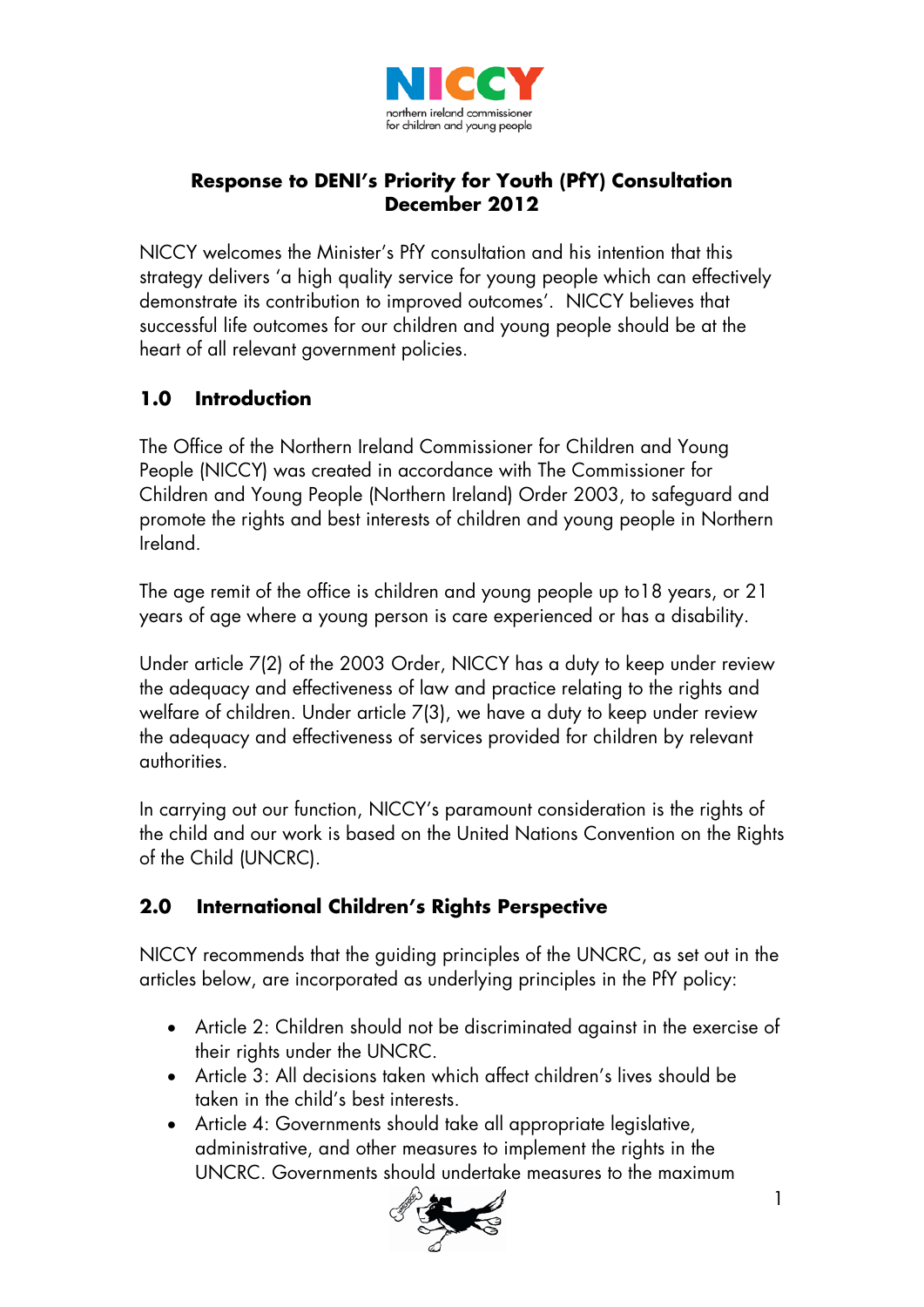

extent of their available resources in order to implement economic, social and cultural rights. such as the right to education in its fullest sense.

- Article 6: All children have the right to life and to the fullest level of development.
- Article 12: Children have the right to have their voices heard in all matters concerning them, and to have their views given due weight in accordance with their age and maturity.
- Article 29: Education should be directed towards developing children to their fullest potential; developing respect for human rights; respect for their parents, their identity and values, and those of others.

It is important to recognise that to fully realise the rights above requires consideration of all rights contained within the UNCRC and associated guidance from the Committee on the Rights of the Child.

We draw particular attention to the obligation placed on government under article 12 of the Convention and specifically the additional commentary provided by the United Nations Committee on the Rights of the Child to the general responsibilities of States Parties in terms of the implementation of Article  $12:$ 

- "Provide training on article 12, and its application in practice, for all professionals working with, and for, children."<sup>[1](#page-1-0)</sup>
- "Ensure appropriate conditions for supporting and encouraging children to express their views, and make sure that these views are given due weight, by regulations and arrangements which are firmly anchored in laws and institutional codes and are regularly evaluated with regard to their effectiveness" [2](#page-1-1)
- "Combat negative attitudes, which impede the full realization of the child's right to be heard, through public campaigns, including opinion leaders and the media, to change widespread customary conceptions of the child."[3](#page-1-2)



<span id="page-1-0"></span> $^1$  Committee on the Rights of the Child: General Comment No. 12 (2009): The right of the child to be heard: paragraph 49; and Point 20; Concluding Observations from the UN Committee on the Rights of the Child to the UK Government, 2008

<span id="page-1-2"></span><span id="page-1-1"></span> $2$  As above

 $3$  As above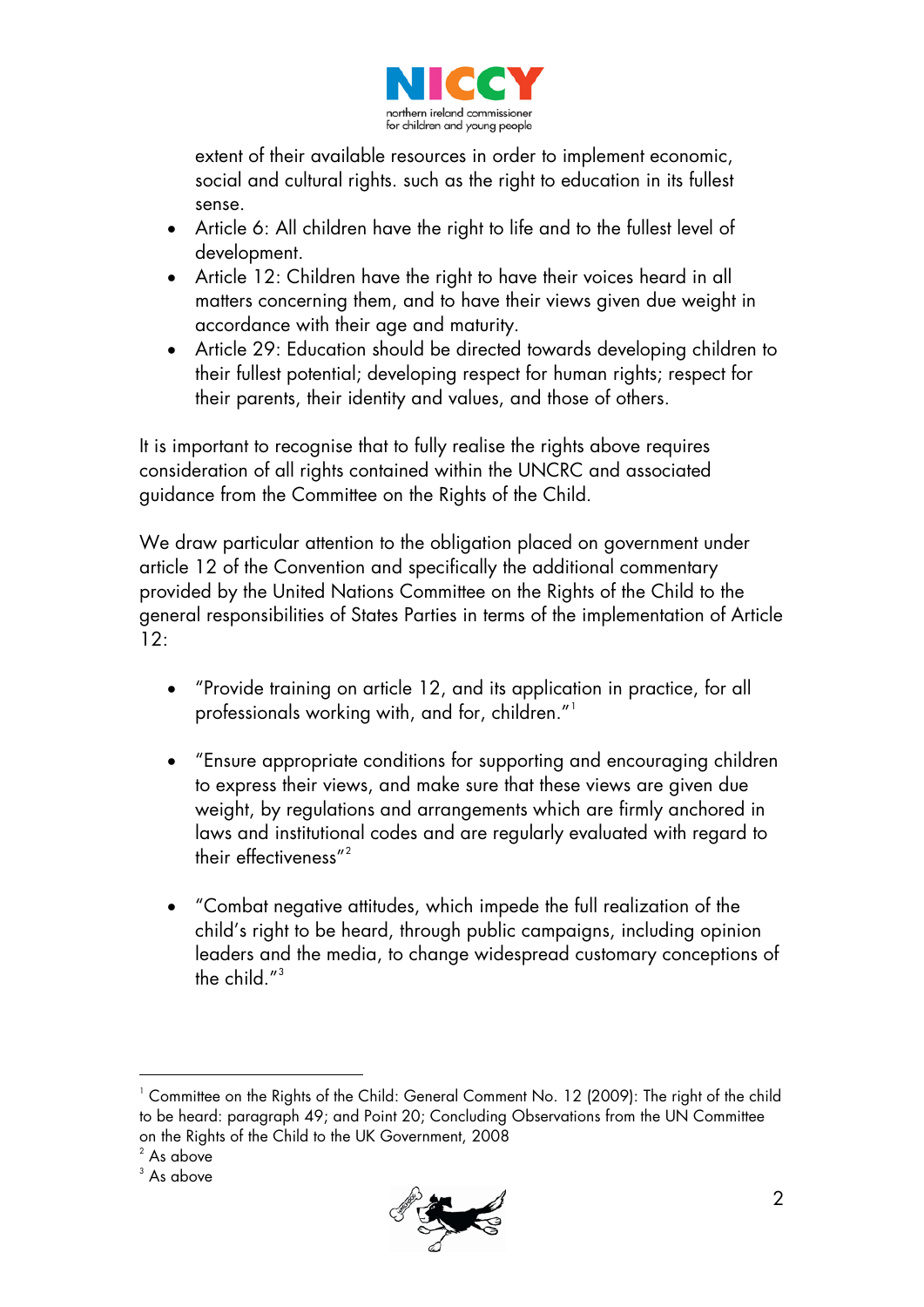

• "If participation is to be effective and meaningful, it needs to be understood as a process, not as an individual one-off event. Experience since the Convention on the Rights of the Child was adopted in 1989 has led to a broad consensus on the basic requirements which have to be reached for effective, ethical and meaningful implementation of Article 12. The Committee recommends that States parties integrate these requirements into all legislative and other measures for the implementation of article 12."[4](#page-2-0)

## **2.1 Children's Rights and Priorities for Youth**

The Education Minister rescinded Circular 1979/10 - entitled 'Greater Involvement of Young People in the Youth Service', which was issued in February 1979 to create a system for participation in the Youth Service – because it, (amongst other reasons), "*pre-dated the UN Convention on the Rights of the Child and was not rights-based*". [5](#page-2-1) However, although the UNCRC is referenced (**1.5**) as being taken into consideration and mindful that the framework will '*reflect the main guiding principles of the UNCRC*' and while we welcome this, there is no information on which guiding principles are to be referenced, or how they are reflected in the proposed actions in the document's conclusion or indeed how the principles of the UNCRC will be promoted.

The document states:"*Equality, inclusion and rights are the cornerstones of an education system which enables every learner to fulfil their potential"*. Again this is to be welcomed, NICCY suggests greater reference to explicit rights.

#### **NICCY requests further details be provided on what are the main guiding principle of the UNCRC pertaining to PfY and how these will be promoted?**

## **3.0 Structure/Governance**

Within Priorities for Youth (PfY) the opportunity to integrate youth work with other services outside education appears to have been missed. PfY does not effectively address the issue of marginalisation of young people within their communities – negative stereotyping was identified as a key priority by young people<sup>[6](#page-2-2)</sup> and reinforced by the UN Committee on the Rights of the Child which

<span id="page-2-2"></span><sup>&</sup>lt;sup>6</sup> An Independent Analysis of Responses to the Department of Education's 'Priorities for Youth' consultation; Pg.14; Haydon & McAlister, 2009



<span id="page-2-0"></span> $^{\circ}$  Committee on the Rights of the Child: General Comment No. 12 (2009): The right of the child to be heard: paragraph 133

<span id="page-2-1"></span> $^5$  NI Assembly debate, 25<sup>th</sup> October, 2011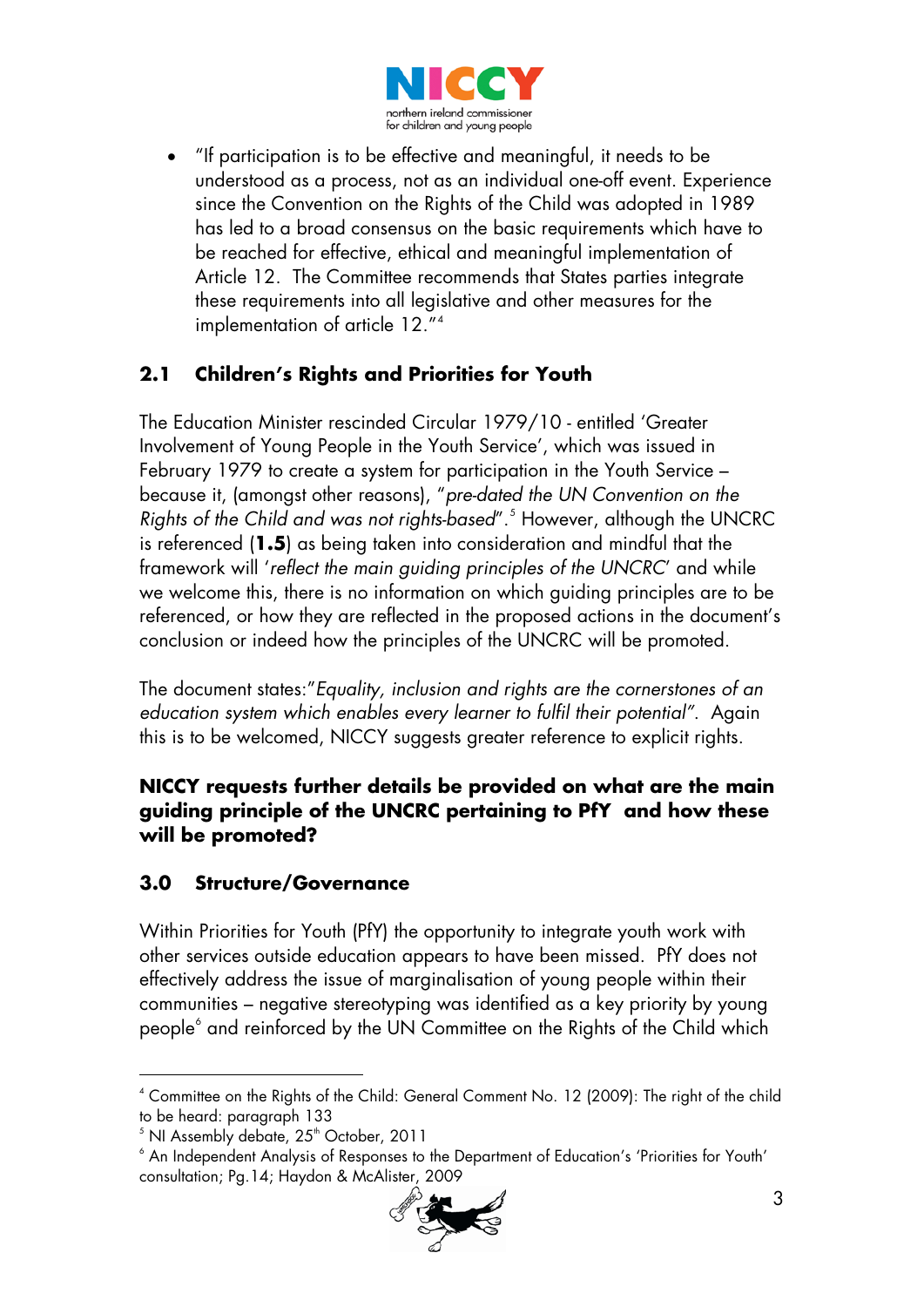

stated that the government *'should act to protect young people against negative stereotyping seen in society and in the media'* [7](#page-3-0) . Restructuring the youth service provides an opportunity for it to become better integrated within and across communities and indeed with other services available to young people, yet such opportunities are absent.

There is a lack of detail on how the youth service will link to other departments' areas of responsibility, e.g. Health, Justice, Employment and Learning, Social Development; how it will link to other strategies such as OFMDFM's 10-year strategy for children and young people; Education and Training Strategy for 16-19 years old; Delivering Social Change; DEL's 'Pathways to Success' ('NEETs') Strategy; DE's Shared Education; DSD's work on developing communities and regeneration plans. Failure to establish the principles of partnership, shared working and linked programmes will continue to create real barriers and ongoing difficulties, when programmes of work are undertaken.

Recognition of the value of the Youth Service Curriculum and its valuable contribution particularly with those young people who have disengaged or who are 'at risk' of disengaging from formal education – sometimes without qualifications and/or life skills - is vital (**section 2.8)**. Acknowledgement of the contribution of the youth service curriculum to supporting the formal education curriculum i.e. DE priorities, is to be welcomed. It is important therefore to ensure this strategy is utilised to strengthen overall youth service provision. (**3.4** refers). Resourcing the Service adequately and effectively and creating stronger strategic links and funded pathways are also crucial.

It is hoped that the Ministerial Sub-Committee for children and young people, which has met nine (9) times in the past four (4) years, would consider PfY going forward.

#### **NICCY requests clarity on how Government Departments will work together to maximise the opportunities available to children and young people through the youth service – especially for those who are most vulnerable.**



<span id="page-3-0"></span> $<sup>7</sup>$  Point 23: Concluding Observations from the UN Committee on the Rights of the Child to the</sup> UK Government, 2008.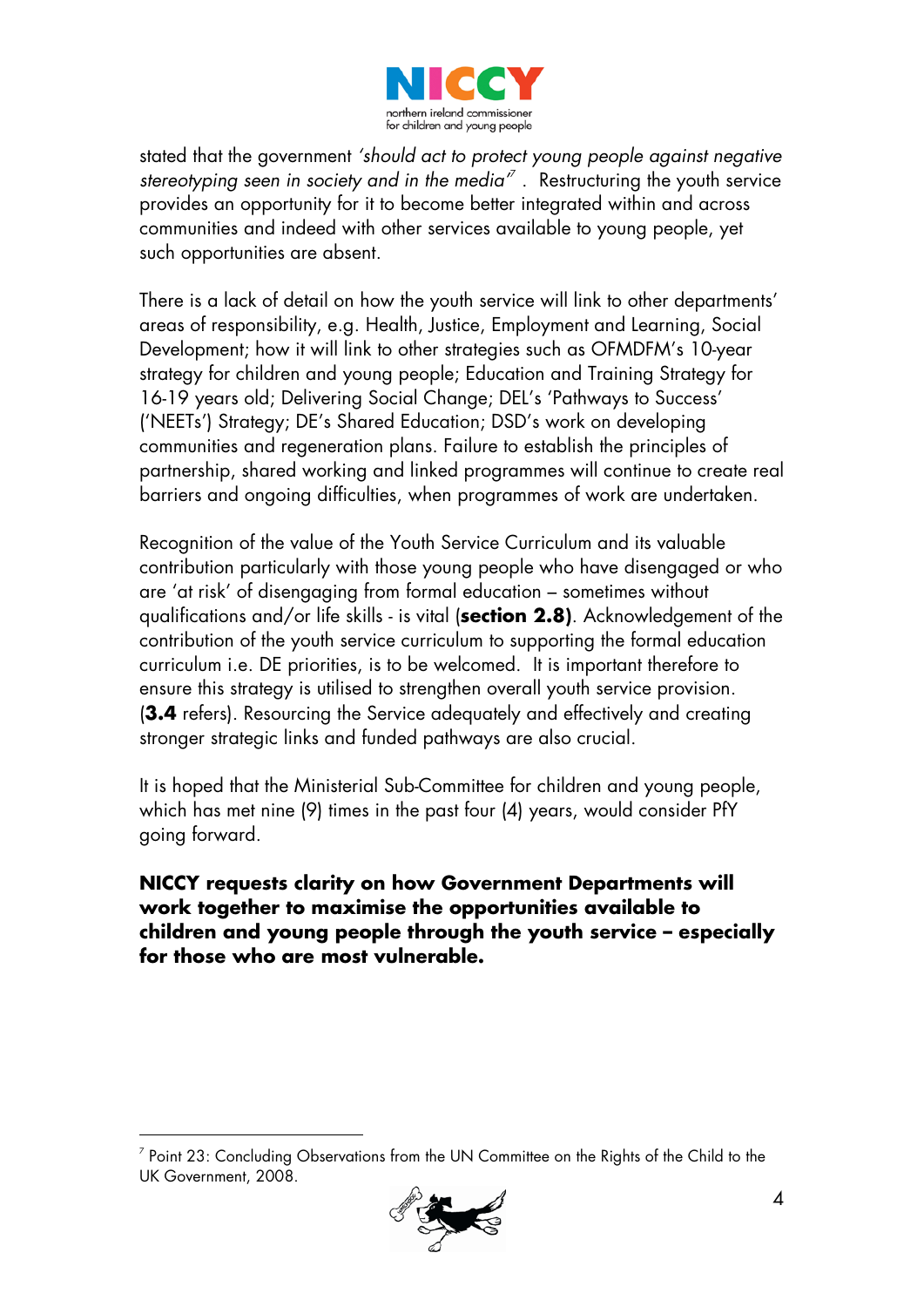

## **4.0 Definition of Youth Work**

The Department of Education invests in Youth Work to support and encourage children and young people as they mature and reach their potential as valued individuals and responsible citizens. Youth Work is educational in the sense that it provides a 'social' education within the context of a broad spectrum of diverse activity.<sup>[8](#page-4-0)</sup>

While there is no one single definition of what youth work is, the following gives a flavour of the key elements of informal learning, personal development and voluntary participation:

"Youth work helps young people learn about themselves, others and society, through informal educational activities which combine enjoyment, challenge and learning"<sup>[9](#page-4-1)</sup>

Similarly

l

"a planned programme of education designed for the purpose of aiding and enhancing the personal and social development of young persons through their voluntary participation" [10](#page-4-2) 

NICCY is concerned that the policy appears to focus on formal educational attainment (4.5) to the detriment of the holistic approach to youth work and is mindful that young people choose voluntarily to engage with their local youth club/organisation. In developing any new policy, this premise must be at the core. That the policy focuses youth work in a narrow interventionist role where engagement may potentially exclude a large number of the youth population is also of concern. This is starkly exemplified by the policy's proposal with regard to the engagement of young adults in the 22-25 year age range **(4.5.7)**:

"Services for young adults in the age range 22-25 will only be considered where there is a compelling and evidenced need for youth work interventions for this age range"

**NICCY recommends that PfY policy should reflect the holistic, informal though structured ethos of youth work which develops and prepares young people to be citizens through learning, participation and individual growth and which reflects a flexibility to respond to, at times, complex individual needs.** 

<span id="page-4-2"></span><sup>&</sup>lt;sup>10</sup> Youth Work Act, Republic of Ireland 2001



<span id="page-4-0"></span> $^{\circ}$  DENI Website: <u>http://www.deni.gov.uk/index/support-and-development-2/youth-service.htm</u>

<span id="page-4-1"></span><sup>9</sup> The National Youth Agency Guide to Youth Work, Dec 2007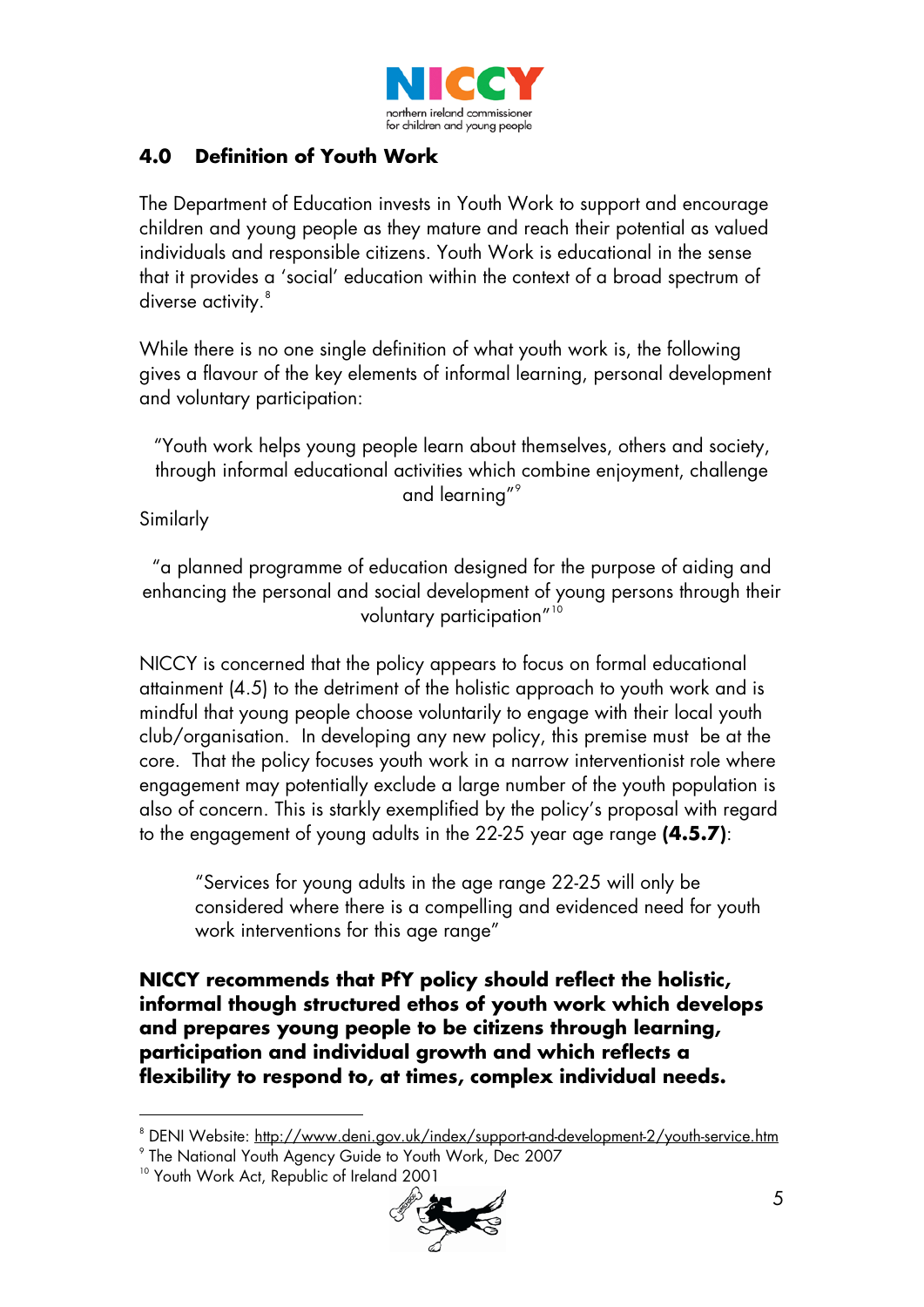

## **5.0 Participation**

NICCY welcomed the Department's pre-consultation exercise which, along with YouthNet's and the Youth Forum's pre-consultation exercises, gathered the views of more than 2,000 children and young people.

However, the time gap between this feedback and the development of the PfY policy raises queries about the continued legitimacy of these views. Although these views are mentioned within the current policy context early in the document **(2.14)**, NICCY is concerned that these views are not substantially reflected in the body of the document.

In section **2.22**, there is a recommendation to take forward an analysis of participative structures, but no information into how this will be done. We welcome the fact that participation is an integral part of youth work, **4.15** states that 'every opportunity' should be given to young people to participate in all aspects and different ways. However, the strategy states that *'…following on from the Big Deal, that there is an opportunity to review the functioning of existing participation opportunities and structures in the youth service by*  potentially setting up a Network for Youth initially within the youth service. It *will be important that this work is not driven by DE.*'

Priority 4, Action 4 states '*ETI will continue to evaluate the quality of participation, including the culture of participation...*' However, it also states (**4.17.4**) that '*prescriptive guidance on participative structures is no longer required, and the remaining elements of the formal guidance issued by DE in 1979 will be withdrawn.*' NICCY would ask that clarification be included on what baselines and benchmarks will be used by ETI to carry out such evaluations?

In this section and in the European Section **(2.11 / Appendix 5)**, it may be useful to reference the work done by the Council of Europe in developing participation guidance - approved by the Council of Ministers in May 2012, including UK. (NICCY can supply this on request).

The main issues identified by young people in **2.14** necessitates the voice and participation of children and young people in the development of a Youth Service which meets their needs.. NICCY notes that there are no young people represented on the Priorities for Youth Stakeholder Group and seeks clarification as to whether there is a similar group for young people?

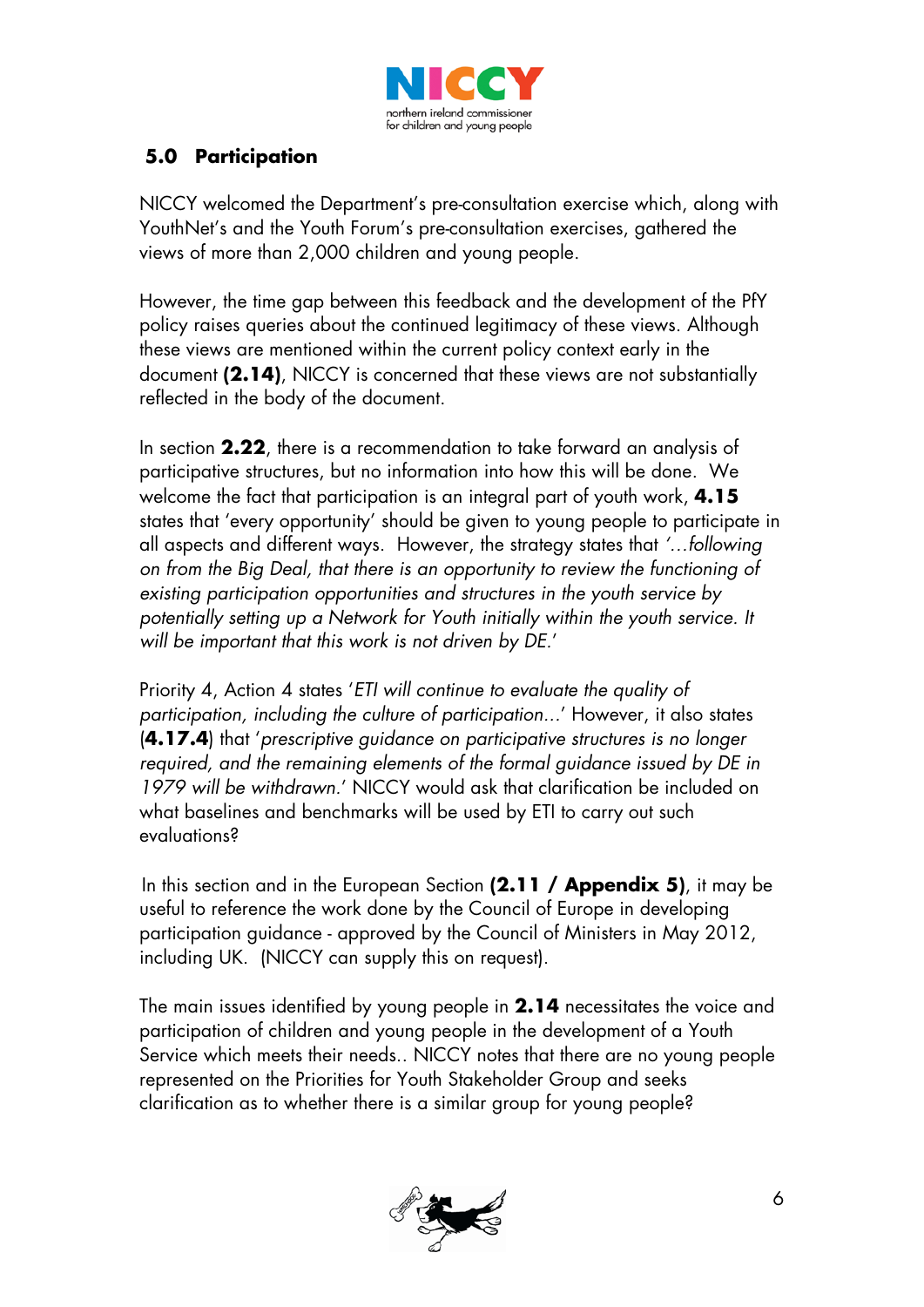

#### **NICCY would welcome:**

- **an analysis of the pre-consultation outcomes against the content of the PfY;**
- **details on who will be responsible for the proposed ''Network of Networks;**
- **details on who will review existing participative structures if it is not being driven by DE;**
- **clarification of baseline and benchmarks to enable ETI to evaluate the quality of participation especially with the removal of participation guidance; and**
- **clarification on the direct role young people will have in the ongoing development of the youth service?**

## **6.0 Funding**

Funding to Boards and other voluntary youth sector providers which are grant aided from the Youth service budget is quite small at only £4m - £5m per ELB. This funding is to provide sponsorship to voluntary sector provision, employ Board youth staff, run youth centres and offices in each board area. There is the enduring perception that youth services are a 'poor relation' to the formal education sector.

The document recognises that the systems of funding show little or no coherence between what is being funded regionally and at a local level **(4.18)**.

#### **NICCY recommend:**

- **that a clear, ring fenced budget should be outlined to ensure adequate provision of youth services; and**
- **a clear explanation of criteria to be applied for the rationalization of the 10% cap to RVYOs.**

# **7.0 Volunteers**

l

NICCY welcomes the Minister's recognition of the vital role of volunteers almost 22,000 volunteers support the youth service, representing 93% of its 'workforce'.  $^{\mathrm{11}}$  $^{\mathrm{11}}$  $^{\mathrm{11}}$ 

Although Priority 3 (4.8) outlines that sustaining and supporting the levels of volunteers is key to delivering this priority, NICCY is concerned that the PfY does not explicitly acknowledge their contribution including the 'economic savings' they represent nor clearly define structures to support volunteers

<span id="page-6-0"></span><sup>&</sup>lt;sup>11</sup> <http://www.deni.gov.uk/index/support-and-development-2/youth-service.htm>

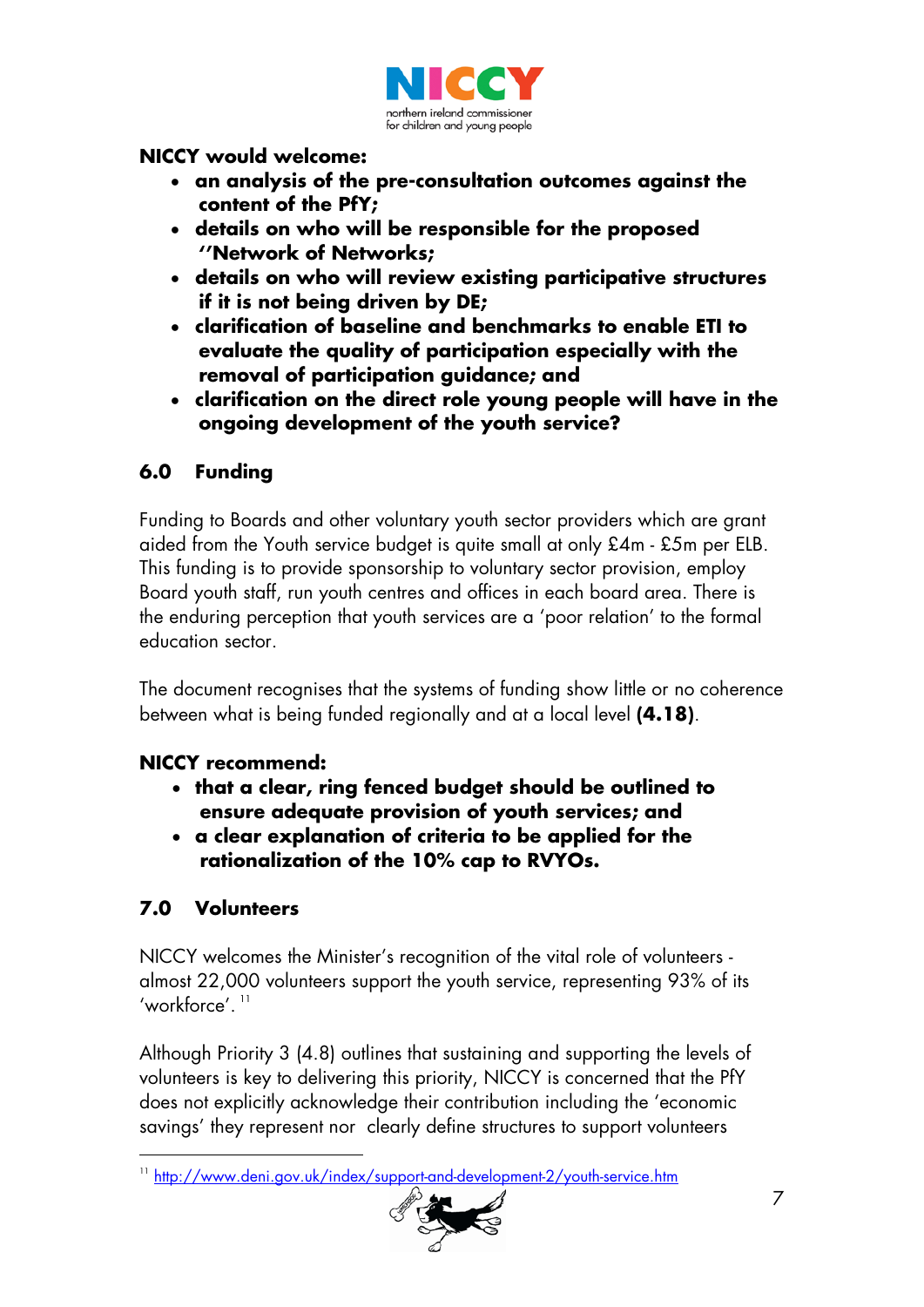

through a designated volunteer strategy or policy. NICCY has received feedback from within the voluntary sector highlighting this issue as a key concern.

### **NICCY would welcome, within PfY, such reference as stated to the value of volunteers in the youth service and an outline of support provision (strategy or policy) available to these volunteers.**

# **8.0 Children & Young People in Rural Areas**

There is little mention of the issue of rural isolation for those children and young people apart from **4.7.3**. Many young people live outside towns in small communities with little or no facilities or indeed access to services and/or leisure activities with the concomitant results such as depression or other physical and mental health problems.

NICCY has noted previously that for those young people in rural areas, proximity to facilities and how to reach them was a particular issue.<sup>[12](#page-7-0)</sup>Closely linked with this issue is that of transport mentioned in **2.14**. Transport is a limiting factor for engagement in youth services and consideration must be given to reducing rural isolation and facilitating necessary engagement of young people in vital youth provision.

#### **NICCY recommends PfY explicitly states how support for the specific needs of children and young people living in rural communities is to be addressed.**

## **9.0 Other Issues of Concern**

 $\overline{a}$ 

• There appears to be insufficient focus on young people with learning difficulties making the transition into adult services. This would obviously necessitate associated requirements for relevant training and resourcing for voluntary and statutory sector youth workers including a necessary 'join up' with colleagues in the Health Sector.

In the Summary of Proposed Actions Areas (Appendix 12) there appears to be inconsistency in the identification of Outcomes / Key Performance indicators.

<span id="page-7-0"></span><sup>&</sup>lt;sup>12</sup> Children's Rights: Rhetoric or Reality; 2007/08 Review of Children's Rights in Northern Ireland, NICCY, Chapter 7, pg.325